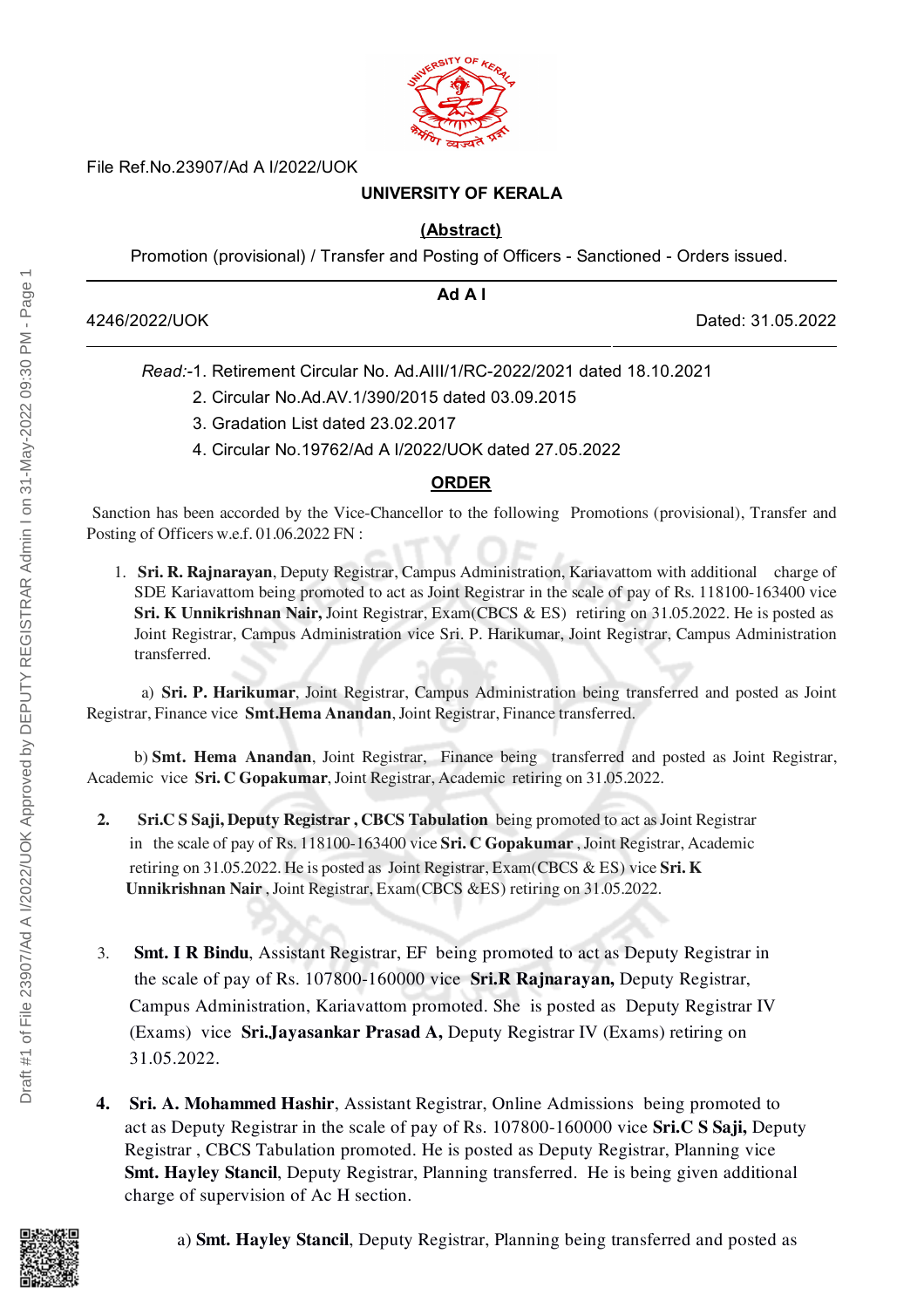Deputy Registrar, CBCS Tabulation.

b) Sri. G Hiran, Deputy Registrar, Academic I is relieved of the additional charge of supervision of Ac H section.

- 5. Smt.Preetha Gopinath, Assistant Registrar, EB & M &C being promoted to act as Deputy Registrar in the scale of pay of Rs. 107800-160000 vice Sri.Jayasankar Prasad A, Deputy Registrar IV (Exams) retired. She is posted as Deputy Registrar, Campus Administration, Kariavattom with additional charge of SDE Kariavattom vice **Sri.R Rajnarayan**, Deputy Registrar, Campus Administration, Kariavattom with additional charge of SDE Kariavattom promoted.
- 6. Smt.J.Minimole, Section Officer(Hr.Gr), ES II Section being promoted to act as Assistant Registrar in the scale of pay of Rs. 63700-123700 vice Smt. I R Bindu, Assistant Registrar, EF promoted. She is posted as Assistant Registrar, EB & M&C vice Smt.Preetha Gopinath, Assistant Registrar, EB & M&C promoted.

7. Sri.V Ajithkumar, Section Officer (Hr.Gr), Ad.H Section being promoted to act as Assistant Registrar in the scale of pay of Rs. 63700-123700 vice Sri.A.Mohammed Hashir, Assistant Registrar, Online Admissions promoted. He is posted as Assistant Registrar, Admn V vice Smt.R Jalaja Kumari, Assistant Registrar, Admn V retiring on 31.05.2022. He is assigned the additional supervisory charge of Ad H Section.

a) Smt. Asha Kiran K P, Assistant Registrar, Administration II being relieved of the supervisory charge of Ad H Section.

8. Smt. G S Priya, Section Officer(Hr.Gr), Department of Library and Information Sciences being promoted to act as Assistant Registrar in the scale of pay of Rs. 63700-123700 vice Smt.Preetha Gopinath, Assistant Registrar, EB & M &C promoted. She is posted as Assistant Registrar, Online Admissions vice Sri.A.Mohammed Hashir, Assistant Registrar, Online Admissions promoted.

9. Sri.S Najimudeen, Section Officer(Hr.Gr) working as Additional Private Secretary to Minister for Food, Civil Supplies, Consumer Affairs and Legal Metrology, Govt of Kerala on deputation basis, being promoted to act as Assistant Registrar in the scale of pay of Rs. 63700-123700 vice Sri.M Manaf, Assistant Registrar, Private Registration retiring on 31.05.2022. He is permitted to continue as Additional Private Secretary to Minister for Food, Civil Supplies, Consumer Affairs and Legal Metrology, Govt of Kerala, on deputation basis.

10. Smt.Mini K Unny, Section Officer(Hr.Gr), EE II K Section being promoted to act as Assistant Registrar in the scale of pay of Rs. 63700-123700 vice Sri.S Najimudeen, Assistant Registrar, on deputation. She is posted as Assistant Registrar, Exam I vice Sri.C K Suresh Kumar, Assistant Registrar, Exam I retiring on 31.05.2022.

11. Smt.L Lalitha, Section Officer(Hr.Gr), EF III Section being promoted to act as Assistant Registrar in the scale of pay of Rs. 63700-123700 vice Smt.R Sobha, Assistant Registrar, CBCS(B.Com) retiring on 31.05.2022. She is posted as Assistant Registrar, Private Registration vice Sri.M Manaf, Assistant Registrar, Private Registration retiring on 31.05.2022.

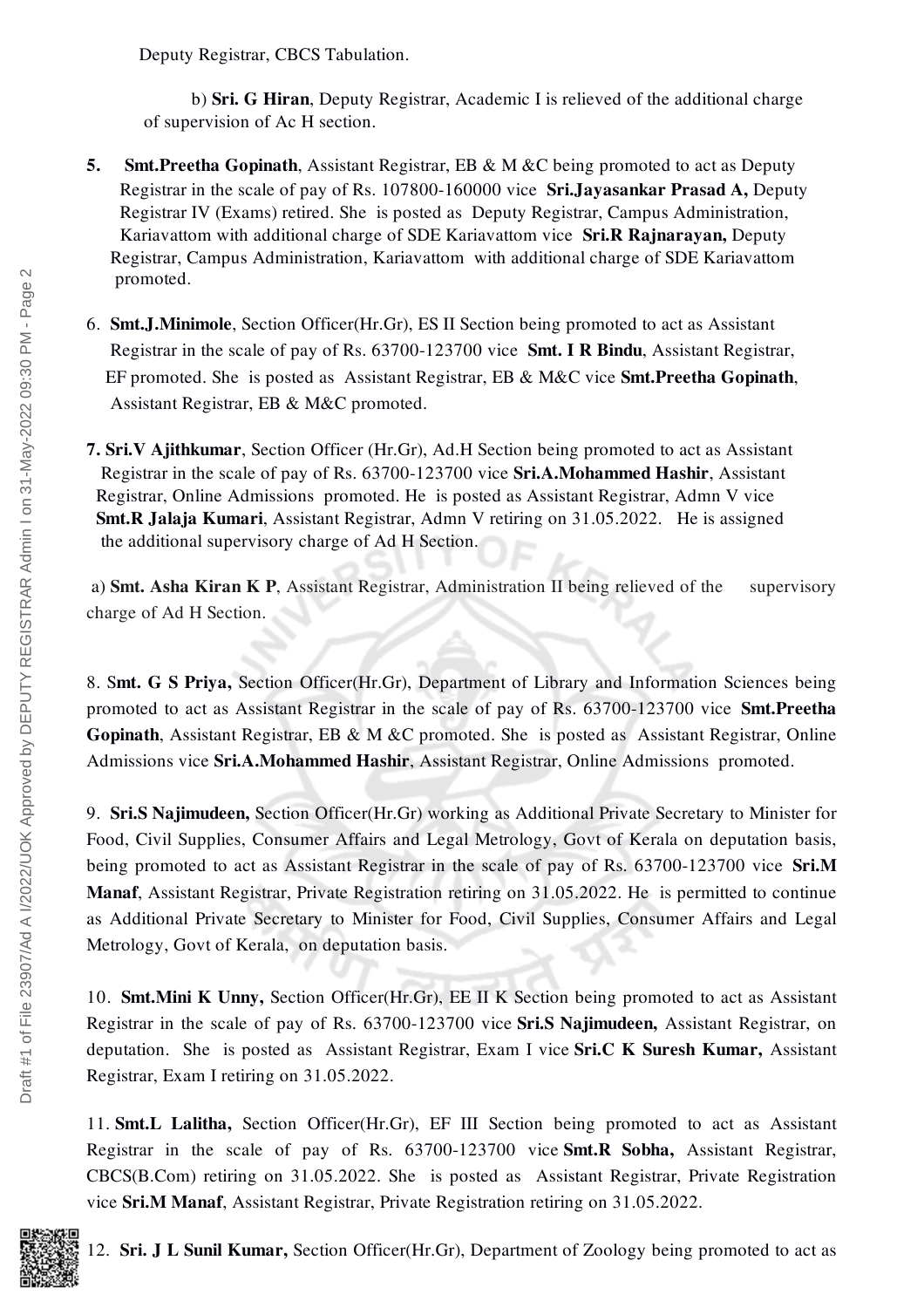Assistant Registrar in the scale of pay of Rs. 63700-123700 vice Smt.R Jalaja Kumari, Assistant Registrar, Admn V retiring on 31.05.2022. He is posted as Assistant Registrar, CBCS (B.Com) vice Smt.R Sobha, Assistant Registrar, CBCS(B.Com) retiring on 31.05.2022.

13. Sri.Robin Xavier, Section Officer(Hr.Gr), University Library, Palayam being promoted to act as Assistant Registrar in the scale of pay of Rs.  $63700-123700$  vice Sri.C K Suresh Kumar, Assistant Registrar, Exam I retired. He is posted as Assistant Registrar II ES vice Smt. P S Mini, Assistant Registrar II ES transferred.

a) Smt. P S Mini, Assistant Registrar II ES being transferred and posted as Assistant Registrar B.Sc (Annual) and B.Ed vice Smt.B Lekshmi, Assistant Registrar, B.Sc (Annual) and B.Ed transferred.

b) Smt.B Lekshmi, Assistant Registrar, B.Sc (Annual) and B.Ed being transferred and posted as Assistant Registrar, EF vice Smt. I R Bindu, Assistant Registrar, EF promoted.

14. Sri.Aromal Vijayan, Assistant(Sel.Gr), EB V Section being promoted to act as Section Officer in the scale of pay of Rs. 51400-110300 vice Smt.J.Minimole, Section Officer(Hr.Gr), ES II Section promoted. He is posted as Section Officer, EB VIII Section vice Sri.D Jayakumar, Section Officer, EB VIII transferred.

a) Sri. D. Jayakumar, Section Officer, EB VIII Section being transferred and posted as. Section Officer, EH Section with additional charge of EA PG Section vice Smt. V A Beena, Section Officer(Hr.Gr), EH Section (with additional charge of EA PG Section) retiring on 31.05.2022.

15. Sri.Prasanth S, Assistant(Sel.Gr), Engineering Unit, Kariavattom being promoted to act as Section Officer in the scale of pay of Rs. 51400-110300 vice Sri.V Ajithkumar, Section Officer(Hr.Gr), Ad.H Section promoted. He is posted as Administrative Officer, Department of Library and Information Science vice Smt. G. S Priya, Administrative Officer, Department of Library and Information Science promoted.

16. **Smt.Remya R S,** Assistant(Sel.Gr), Engineering Unit (Sub Division), Kariavattom being promoted to act as Section Officer in the scale of pay of Rs. 51400-110300 vice Smt.G S Priya, Administrative Officer(Hr.Gr), Department of Library and Information Sciences promoted. She is posted as Administrative Officer, Department of Zoology vice Sri.J L Sunil Kumar, Administrative Officer(Hr.Gr), Department of Zoology promoted.

17. a) The post of Section Officer in Cash I Section being shifted to the Task Force Section in the Office of the Registrar in pursuance to the resolution of the Syndicate on 25.02.2022 (Item No.37.13).

b) Sri.Vivek Vijai V P, Assistant(Sel.Gr), IQAC being promoted to act as Section Officer in the scale of pay of Rs. 51400-110300 vice **Smt.Mini K Unny, Section Officer(Hr.Gr)**, EE II K Section promoted. He is posted as Section Officer, Task Force Section attached to the Office of the Registrar.

S

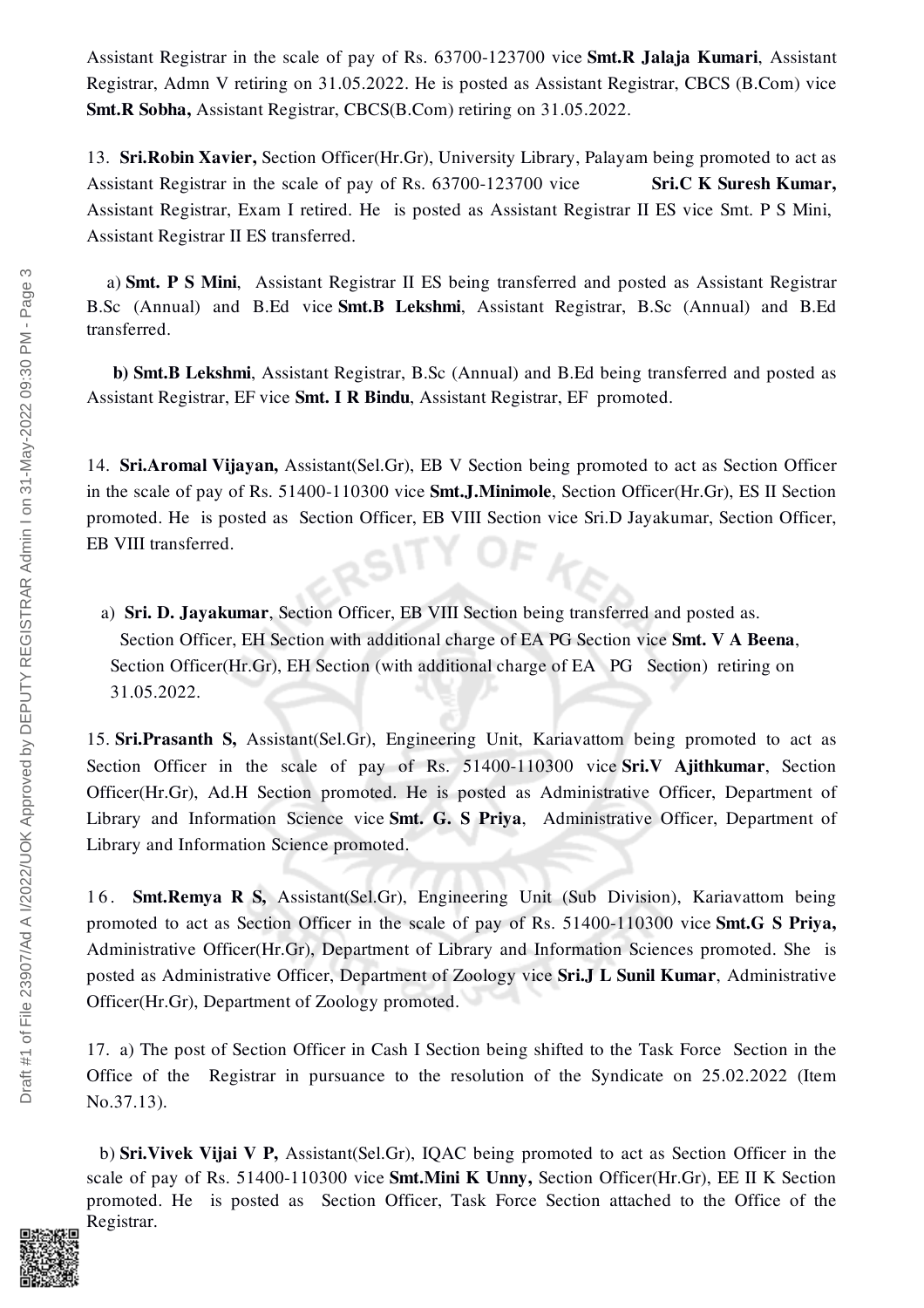c ) Smt. P S Sindhu, Section Officer, Cash IV Section being permitted to continue to hold the additional charge of Cash I Section.

18. Smt.Lekshmi S, Assistant(Sel.Gr), Ad.DI Section being promoted to act as Section Officer in the scale of pay of Rs. 51400-110300 vice Smt.L Lalitha, Section Officer(Hr.Gr), EF III Section promoted. She is posted as Administrative Officer, Department of Chemistry vice Smt.S Shahira Beegum, Administrative Officer(Hr.Gr), Dept. of Chemistry retiring on 31.05.2022. She is given additional charge of Department of Demography.

a) Smt.L Beena, Administrative Officer being relieved of the additional charge of Department of Demography.

19. Smt.Soumya Mol R, Assistant(Sel.Gr), Ad.A VII(A) Section being promoted to act as Section Officer in the scale of pay of Rs. 51400-110300 vice Sri.J L Sunil Kumar, Section Officer(Hr.Gr), Department of Zoology promoted. She is posted as Section Officer, EF IV Section vice Smt.S Ambikadevi, Section Officer, EF IV retiring on 31.05.2022.

20. Sri.Rohin Kumar V R, Assistant(Sel.Gr), Department of Mathematics being promoted to act as Section Officer in the scale of pay of Rs. 51400-110300 vice Sri.Robin Xavier, Section Officer(Hr.Gr), University Library, Palayam promoted. He is posted as Administrative Officer, Department of Mathematics vice Sri.V Prabhulla Khosh, Administrative Officer, Department of Mathematics transferred.

a) Sri.V Prabhulla Khosh, Administrative Officer, Department of Mathematics being transferred and posted as Section Officer, Ad. H Section vice Sri.V Ajithkumar, Section Officer(Hr.Gr), Ad.H Section promoted.

b) Sri.Vishnu Prasad V, Section Officer, Ad.E Section being transferred and posted as Section Officer, PRO Section vice Sri.Renjith V S, Section Officer, PRO Section transferred.

c) Sri. Sandeep S Kumar, Section Officer, Ad C Section being given additional charge of Ad E Section.

d). Sri. Renjith V.S, Section Officer, PRO Section being transferred and posted as Section Officer, University Library, Palayam vice Sri.Robin Xavier, Section Officer, University Library, Palayam promoted.

21. Sri.Ajeesh C, Assistant(Sel.Gr), EE II L being promoted to act as Section Officer in the scale of pay of Rs. 51400-110300 vice Smt. V A Beena, Section Officer(Hr.Gr), EH Section(with additional charge of EA PG Section) retiring on 31.05.2022. He is posted as Section Officer, EE II K Section vice Smt.Mini K Unny, Section Officer, EE II K promoted.

22. Smt.Asha N Meera, Assistant(Sel.Gr), Ac. EV Section being promoted to act as Section Officer in the scale of pay of Rs. 51400-110300 vice Smt. S Ambikadevi, Section Officer(Hr.Gr), EF IV Section retired. She is posted as Section Officer ED XII Section vice Sri.S Anil Khan, Section Officer, ED XII Section retired.



23. Smt.Saima Surendran, Assistant(Sel.Gr), EE II Section being promoted to act as Section Officer in the scale of pay of Rs. 51400-110300 vice Sri. S Anil Khan, Section Officer(Hr.Gr), ED XII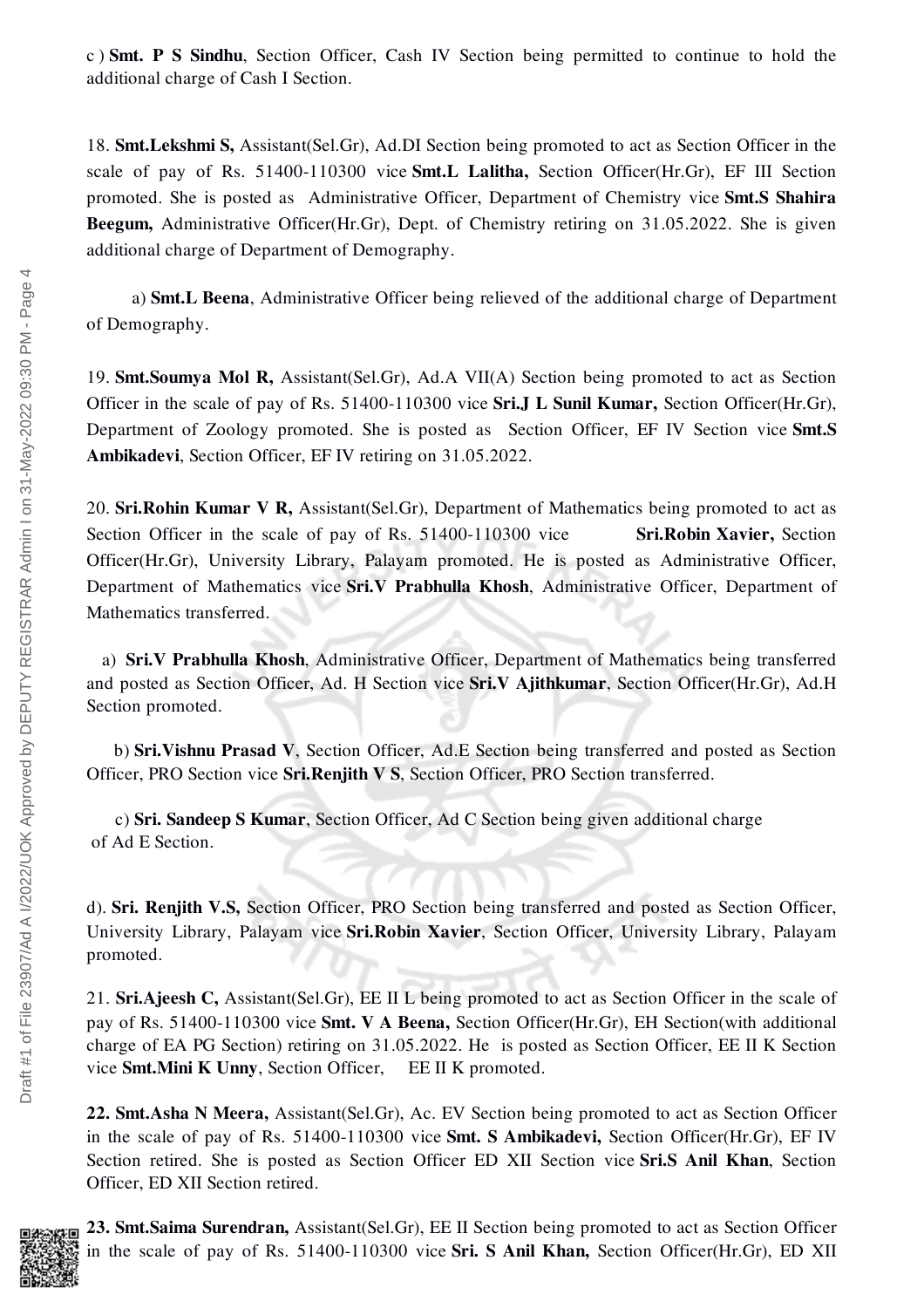Section retired. She is posted as Section Officer EF III vice Smt.L Lalitha, Section Officer, EF III promoted.

24. Sri.Sreejith G K, Assistant(Sel.Gr), Ad.AI Section being promoted to act as Section Officer in the scale of pay of Rs. 51400-110300 vice Smt. S Shahira Beegum, Section Officer(Hr.Gr), Department of Chemistry retired. He is posted as Section Officer, ES II Section vice Smt.J.Minimole, Section Officer(Hr.Gr), ES II Section promoted.

2 5 . a) The post of Section Officer in the Department of Demography being shifted to CSS Kariavattom for forming a new section mainly for the Ph.D Course Work Examination in pursuance to the resolution of the Syndicate held on 25.02.2022(Item No. 37.172).

b) Sri R. Maneesh, Section Officer, Audit II being transferred and posted as Section Officer in the newly constituted section at CSS Kariavattom.

c) Sri. T. Jaffar Khan, Section Officer, Audit I A Section being given additional charge of Audit II Section.

d) Sri. G. Binu, Section Officer, Audit III being given additional charge of NPS Cell.

*The Promotion detailed as (14) to (24) above shall be subject to final disposal of WP(c) No. 10678 of 2019, WP(c) No. 3448 of 2019, WP(c) No 17081/2020 (I) & connected cases and the final outcome of the WA 1266/2020 and connected cases filed against the Judgment dated 08.09.2020 in WP (C) No.1366 of 2018 and connected cases.*

*The retired/promoted/transferred employees shall be directed to strictly comply with the instructions issued vide circular read as (2) above, regarding handing over of files, registers and valuables and with the instructions issued vide circular read as (4) above, regarding submission of Account(s) Deactivation Form for relieving procedures of staff for surrendering the credentials used by them for accessing IT resources in the University.*

Sl. No. (1) to (5) will be reported to the Syndicate.

**RASE** 

Orders are issued accordingly.

LO